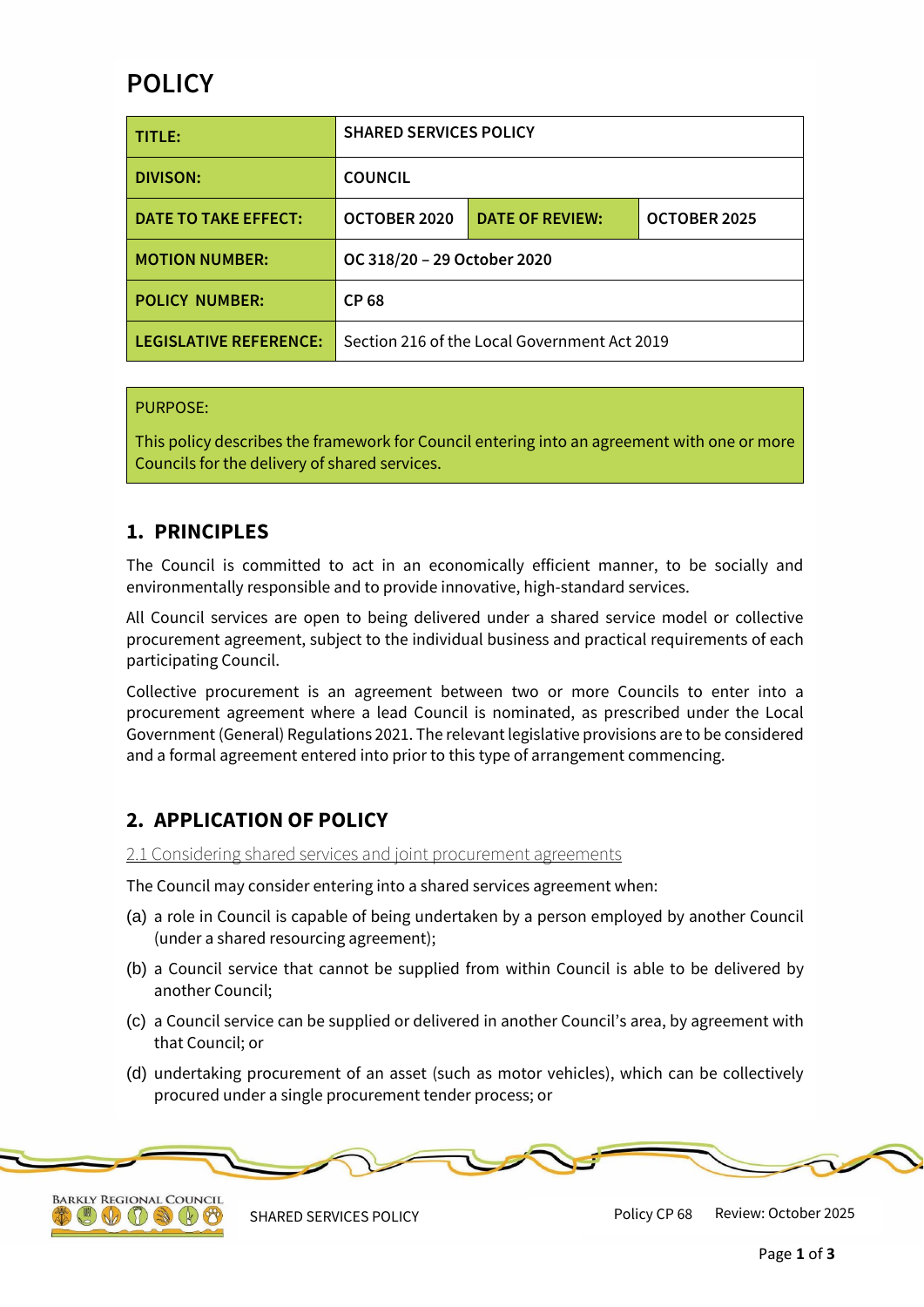- (e) the use of an asset can be shared between Councils; or
- (f) it is efficient for Council to enter into an agreement with other Councils to undertake a project, in accordance with legislative requirements, where one Council is approved by every other participating Council to take the lead on the project and make decisions on behalf of all the participating Councils.

### 2.2 Assessing a shared services or collective procurement opportunity

Council will consider the following when a shared services or collective procurement agreement is being contemplated:

- (a) opportunities that would result from such a decision (e.g. shared risk; economies of scale; demonstration of leadership and collaboration; long-term sustainability; potential invigoration of Council staff; strengthening relationships with a like-minded or neighbouring Council);
- (b) associated risks and how those risks can be best managed;
- (c) challenges likely to arise (e.g. the challenge of maintaining consistent service delivery across the Council area and any other areas);
- (d) future needs of Council and its constituency; and
- (e) capacity, both current and future, of the Council, or Councils which are parties to the agreement, to deliver the expected outcomes of a shared services or collective procurement agreement.

## **3. COUNCIL REQUIREMENTS**

#### 3.1 Annual reporting

A list of all shared services and collective procurement agreements that operated during the financial year, are to be listed in Council's annual report.

From time-to-time the Council may set one or more performance indicator measurements and expectations for shared services in Council's annual plan and actual performance comparatives must be reported in the subsequent annual report for the same financial year(s).

#### 3.2 Agreements to be in writing

Shared services and collective procurement agreements must be in writing and clearly set out all relevant details.

Note: Collective procurement agreements must be in writing and contain certain details pursuant to regulation 44 of the Local Government (General) Regulations 2021.





SHARED SERVICES POLICY THE REVIEW REVIEW Policy CP 68 Review: October 2025 Policy CP 68